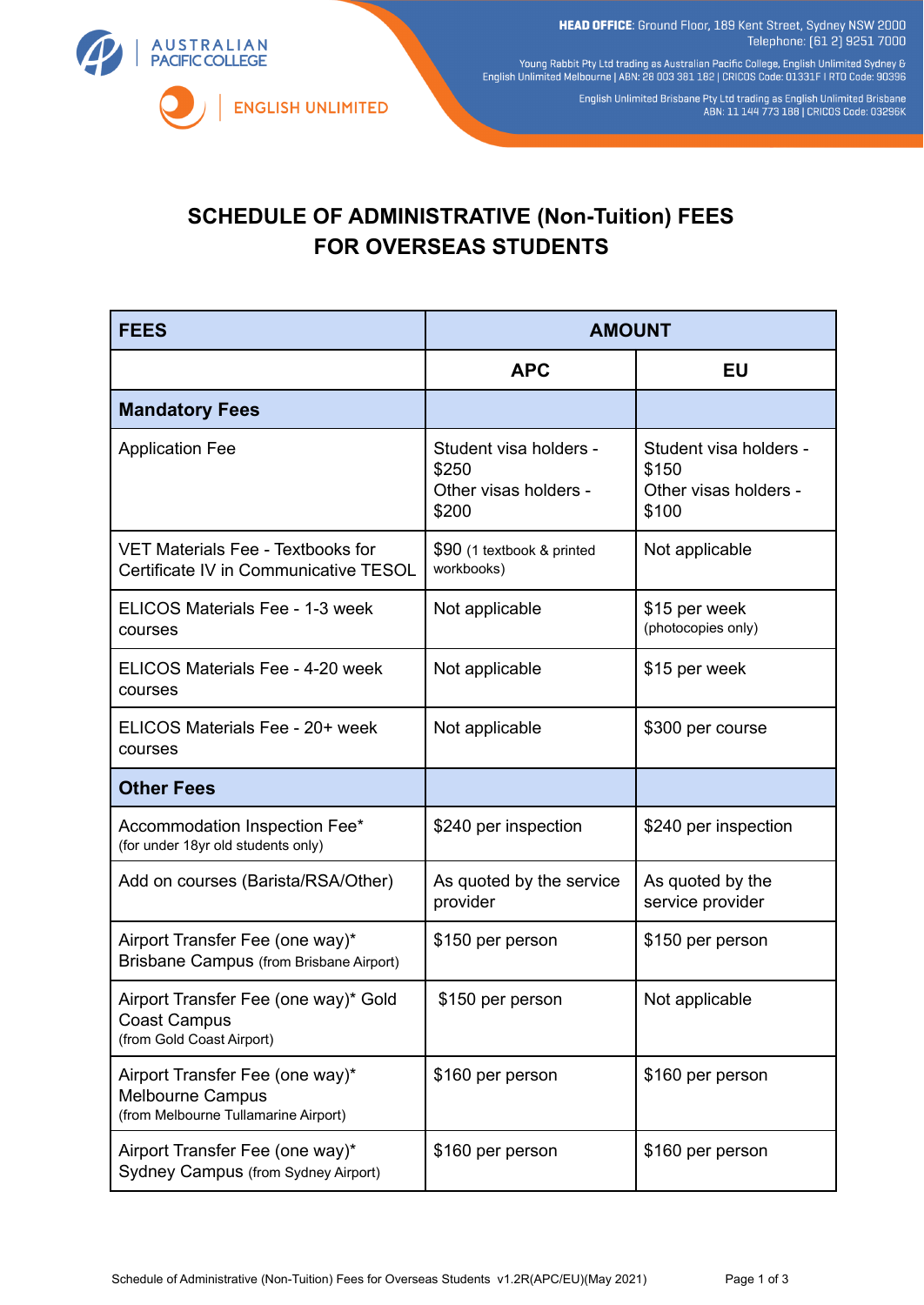



**HEAD OFFICE**: Ground Floor, 189 Kent Street, Sydney NSW 2000<br>Telephone: (61 2) 9251 7000

Young Rabbit Pty Ltd trading as Australian Pacific College, English Unlimited Sydney &<br>English Unlimited Melbourne | ABN: 28 003 381 182 | CRICOS Code: 01331F | RTO Code: 90396

English Unlimited Brisbane Pty Ltd trading as English Unlimited Brisbane<br>ABN: 11 144 773 188 | CRICOS Code: 03296K

| <b>Cancellation Fee</b><br>(when enrolment is cancelled 14 days or more<br>before the course starts the College will use<br>your Enrolment Acceptance Fee to cover this<br>fee)                                                                                             | \$350                                                        | 20% of the total tuition<br>fee for the course or in<br>a package of courses<br>for each course. |
|-----------------------------------------------------------------------------------------------------------------------------------------------------------------------------------------------------------------------------------------------------------------------------|--------------------------------------------------------------|--------------------------------------------------------------------------------------------------|
| Catch-up English Classes                                                                                                                                                                                                                                                    | Not applicable                                               | \$40 per day or \$120<br>per week                                                                |
| Carer Service Fee*<br>(for under 18yr old students only)                                                                                                                                                                                                                    | \$70 per person per week                                     | \$70 per person per<br>week                                                                      |
| Carer Service Placement Fees*<br>(for under 18yr old students only)                                                                                                                                                                                                         | \$140 per person                                             | \$140 per person                                                                                 |
| Changing classes or timetables AFTER<br>the timetable has been collected                                                                                                                                                                                                    | \$100                                                        | Not applicable                                                                                   |
| CoE Administration and Re-issuing<br>(international students only)                                                                                                                                                                                                          | \$15.50 per CoE per 6<br>months of course or part<br>thereof | \$15.50 per CoE per 6<br>months of course or<br>part thereof                                     |
| <b>Credit Transfer Fee</b>                                                                                                                                                                                                                                                  | \$100 per unit of<br>competency                              | Not applicable                                                                                   |
| Direct Debit Dishonor Fee*                                                                                                                                                                                                                                                  | \$77                                                         | \$77                                                                                             |
| Direct Debit Payment Setup Fee*                                                                                                                                                                                                                                             | \$77                                                         | \$77                                                                                             |
| <b>ELICOS Textbook</b>                                                                                                                                                                                                                                                      | Not applicable                                               | \$80                                                                                             |
| <b>ELICOS Readers</b>                                                                                                                                                                                                                                                       | Not applicable                                               | \$30                                                                                             |
| <b>Enrolment Acceptance Fee</b>                                                                                                                                                                                                                                             | \$350                                                        | \$350                                                                                            |
| Homestay Accommodation and other<br>accommodation options<br>(for 18yr+ students only)                                                                                                                                                                                      | As quoted by the service<br>provider                         | As quoted by the<br>service provider                                                             |
| Late Payment Administration Fee<br>(Tuition Fees)                                                                                                                                                                                                                           | \$100                                                        | Not applicable                                                                                   |
| Late Timetable Collection Fee<br>(applies on or after the 4th day of term)                                                                                                                                                                                                  | \$100                                                        | Not applicable                                                                                   |
| <b>Overseas Students Health Cover</b><br>(For student visa holders only, fees vary<br>depending on visa length and cover required.<br>Single, couple (does not include children) and<br>family cover available. Fees are subject to<br>change by the provider at any time.) | As quoted by the service<br>provider                         | As quoted by the<br>service provider                                                             |